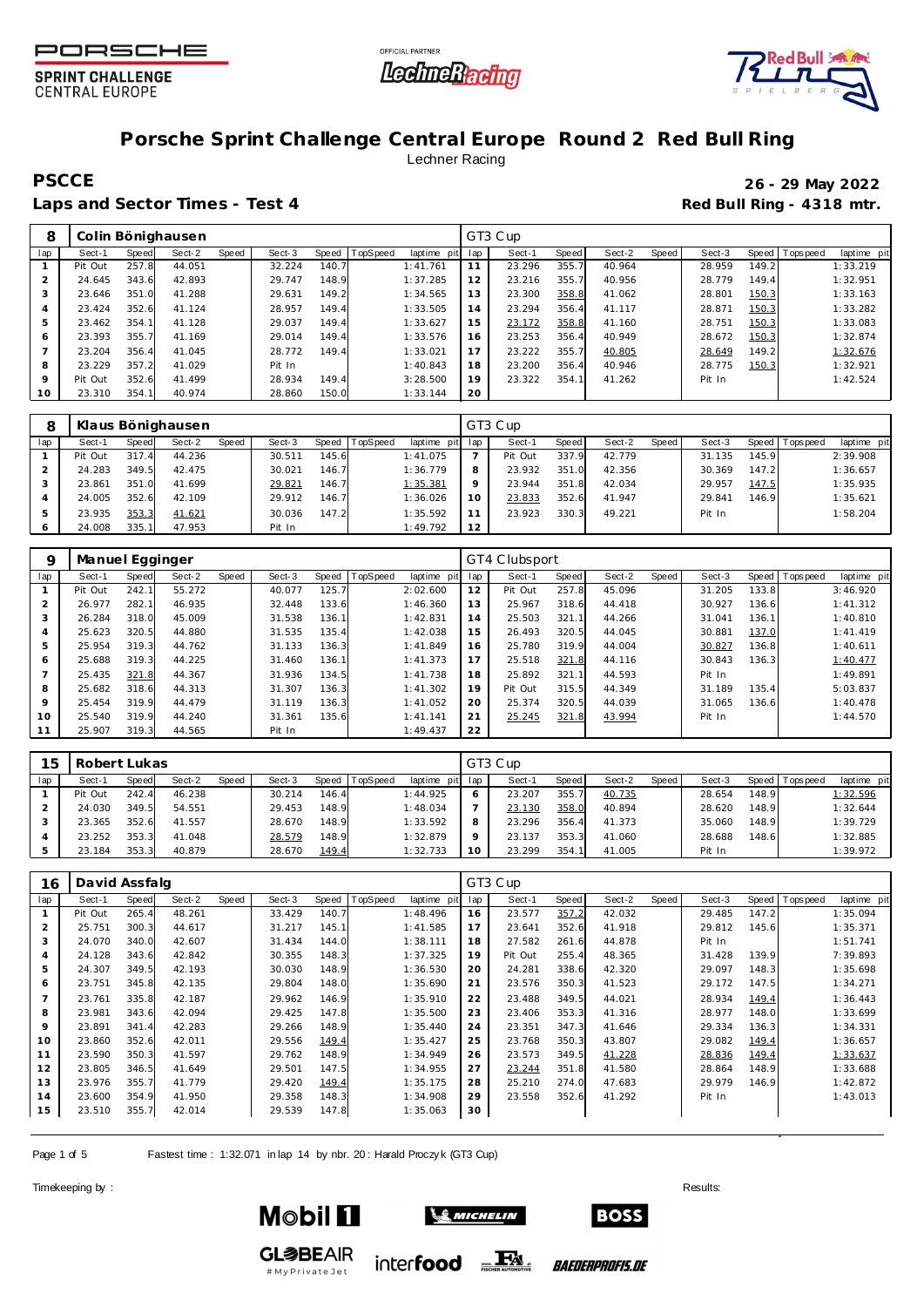





### **Porsche Sprint Challenge Central Europe Round 2 Red Bull Ring** Lechner Racing

Laps and Sector Times - Test 4 **Red Bull Ring - 4318 mtr. Red Bull Ring - 4318 mtr.** 

**PSCCE 26 - 29 May 2022**

| 19  | Peter Brunner |           |        |       |        |       |          |                |     | GT3 Cup |       |        |       |        |       |                |             |
|-----|---------------|-----------|--------|-------|--------|-------|----------|----------------|-----|---------|-------|--------|-------|--------|-------|----------------|-------------|
| lap | Sect-1        | Speed     | Sect-2 | Speed | Sect-3 | Speed | TopSpeed | laptime<br>pit | lap | Sect-1  | Speed | Sect-2 | Speed | Sect-3 |       | Speed Topspeed | laptime pit |
|     | Pit Out       | 285.5     | 44.535 |       | 29.900 | 148.0 |          | 1:45.852       | 8   | 23.867  | 351.8 | 41.819 |       | 29.434 | 147.5 |                | 1:35.120    |
|     | 24.366        | 348.8     | 41.847 |       | 29.517 | 147.8 |          | 1:35.730       | Q   | 23.743  | 353.3 | 42.128 |       | 29.741 | 148.3 |                | 1:35.612    |
|     | 23.903        | 350.3     | 41.917 |       | 29.313 | 149.2 |          | 1:35.133       | 10  | 23.840  | 352.6 | 42.155 |       | 29.311 | 149.7 |                | 1:35.306    |
|     | 23.655        | 353.3     | 41.934 |       | 29.253 | 148.3 |          | 1:34.842       | 11  | 23.904  | 351.8 | 42.101 |       | 29.438 | 149.4 |                | 1:35.443    |
|     | 23.739        | 351<br>-8 | 41.796 |       | 29.408 | 148.6 |          | 1:34.943       | 12  | 23.637  | 353.3 | 42.036 |       | 29.173 | 149.7 |                | 1:34.846    |
| 6   | 23.894        | 351.8     | 41.933 |       | 29.449 | 148.3 |          | 1:35.276       | 13  | 23.708  | 355.7 | 41.733 |       | 30.236 | 148.0 |                | 1:35.677    |
|     | 23.806        | 353.3     | 41.759 |       | 29.507 | 148.6 |          | 1:35.072       | 14  | 23.614  | 354.1 | 41.886 |       | Pit In |       |                | 1:45.420    |

| 19  | Beat Ganz |              |        |       |        |       |          |                |     | GT3 Cup |       |        |       |        |       |                |             |
|-----|-----------|--------------|--------|-------|--------|-------|----------|----------------|-----|---------|-------|--------|-------|--------|-------|----------------|-------------|
| lap | Sect-1    | <b>Speed</b> | Sect-2 | Speed | Sect-3 | Speed | TopSpeed | laptime<br>pit | lap | Sect-1  | Speed | Sect-2 | Speed | Sect-3 |       | Speed Topspeed | laptime pit |
|     | Pit Out   | 253.8        | 52.557 |       | 36.136 | 131.6 |          | 1:57.182       | 10  | 23.708  | 353.3 | 41.510 |       | 28.927 | 149.7 |                | 1:34.145    |
|     | 27.039    | 319.3        | 43.084 |       | 29.802 | 146.4 |          | 1:39.925       | 11  | 23.543  | 354.1 | 41.405 |       | 29.237 | 150.0 |                | 1:34.185    |
|     | 24.704    | 351.8        | 42.336 |       | 29.576 | 147.8 |          | 1:36.616       | 12  | 23.547  | 354.9 | 41.466 |       | 28.907 | 150.0 |                | 1:33.920    |
| 4   | 23.652    | 352.6        | 41.701 |       | 29.324 | 148.9 |          | 1:34.677       | 13  | 23.688  | 354.1 | 41.625 |       | 30.457 | 148.3 |                | 1:35.770    |
| 5   | 23.574    | 354.9        | 41.346 |       | 29.256 | 149.2 |          | 1:34.176       | 14  | 23.540  | 357.2 | 41.570 |       | 29.017 | 149.7 |                | 1:34.127    |
| 6   | 23.516    | 354.9        | 41.627 |       | 29.145 | 150.0 |          | 1:34.288       | 15  | 23.729  | 355.7 | 41.618 |       | 29.005 | 149.4 |                | 1:34.352    |
|     | 23.603    | 355.7        | 41.937 |       | Pit In |       |          | 1:46.363       | 16  | 23.611  | 354.1 | 41.400 |       | 29.000 | 149.4 |                | 1:34.011    |
| 8   | Pit Out   | 345.1        | 42.086 |       | 28.983 | 148.9 |          | 4:24.228       | 17  | 23.882  | 353.3 | 45.394 |       | Pit In |       |                | 1:47.833    |
|     | 23.736    | 352.6        | 41.557 |       | 29.285 | 148.9 |          | 1:34.578       | 18  |         |       |        |       |        |       |                |             |

| 20  | Harald Proczyk |              |        |       |        |         |                 |             |     | GT3 Cup |       |        |       |        |       |           |             |
|-----|----------------|--------------|--------|-------|--------|---------|-----------------|-------------|-----|---------|-------|--------|-------|--------|-------|-----------|-------------|
| lap | Sect-1         | <b>Speed</b> | Sect-2 | Speed | Sect-3 | Speed I | <b>TopSpeed</b> | laptime pit | lap | Sect-1  | Speed | Sect-2 | Speed | Sect-3 | Speed | Tops peed | laptime pit |
|     | Pit Out        | 254.2        | 52.103 |       | 32.664 | 143.2   |                 | 1:53.301    | 10  | 23.173  | 356.4 | 40.526 |       | 28.489 | 149.4 |           | 1:32.188    |
|     | 24.583         | 342.9        | 43.350 |       | 30.783 | 144.0   |                 | 1:38.716    | 11  | 23.121  | 357.2 | 40.792 |       | Pit In |       |           | 1:39.965    |
|     | 23.939         | 348.8        | 42.493 |       | 30.014 | 147.8   |                 | 1:36.446    | 12  | Pit Out | 342.9 | 41.898 |       | 28.990 | 146.4 |           | 5:29.454    |
|     | 23.588         | 351.8        | 42.181 |       | 29.914 | 148.3   |                 | 1:35.683    | 13  | 23.378  | 354.1 | 40.563 |       | 28.271 | 150.0 |           | 1:32.212    |
|     | 23.969         | 313.7        | 42.270 |       | 29.690 | 148.3   |                 | 1:35.929    | 14  | 23.193  | 354.1 | 40.520 |       | 28.358 | 149.4 |           | 1:32.071    |
| 6   | 23.490         | 355.7        | 42.112 |       | 29.579 | 149.2   |                 | 1:35.181    | 15  | 23.224  | 354.9 | 40.811 |       | 28.637 | 148.6 |           | 1:32.672    |
|     | 23.774         | 353.3        | 41.812 |       | Pit In |         |                 | 1:45.436    | 16  | 23.194  | 354.9 | 40.512 |       | 28.368 | 150.3 |           | 1:32.074    |
| 8   | Pit Out        | 319.9        | 41.869 |       | 29.160 | 148.9   |                 | 10:17.238   | 17  | 23.826  | 351.8 | 41.777 |       | Pit In |       |           | 1:41.057    |
|     | 23.341         | 352.6        | 40.818 |       | 28.609 | 149.2   |                 | 1:32.768    | 18  |         |       |        |       |        |       |           |             |

| 23  | Pal Berg |              |        |       |        |         |          |             |         | GT3 Cup |       |        |       |        |         |            |             |
|-----|----------|--------------|--------|-------|--------|---------|----------|-------------|---------|---------|-------|--------|-------|--------|---------|------------|-------------|
| lap | Sect-1   | <b>Speed</b> | Sect-2 | Speed | Sect-3 | Speed I | TopSpeed | laptime pit | lap     | Sect-1  | Speed | Sect-2 | Speed | Sect-3 | Speed 1 | Tops pee d | laptime pit |
|     | Pit Out  | 212.0        | 57.731 |       | 37.869 | 105.7   |          | 2:08.647    |         | 23.588  | 348.8 | 41.799 |       | 29.450 | 148.0   |            | 1:34.837    |
|     | 31.471   | 233.0        | 54.497 |       | 39.167 | 110.0   |          | 2:05.135    | 8       | 23.813  | 354.1 | 41.643 |       | 29.363 | 146.7   |            | 1:34.819    |
|     | 27.274   | 330.3        | 43.597 |       | Pit In |         |          | 1:50.690    | $\circ$ | 23.798  | 354.1 | 41.654 |       | 29.072 | 148.3   |            | 1:34.524    |
|     | Pit Out  | 231.4        | 49.271 |       | 31.640 | 141.7   |          | 4:07.584    | 10      | 23.902  | 352.6 | 41.388 |       | 29.137 | 146.4   |            | 1:34.427    |
|     | 24.404   | 340.7        | 43.169 |       | 28.970 | 150.0   |          | 1:36.543    |         | 27.159  | 254.6 | 48.093 |       | Pit In |         |            | 1:56.112    |
|     | 23.547   | 351.0        | 41.611 |       | 29.004 | 148.0   |          | 1:34.162    | 12      |         |       |        |       |        |         |            |             |

| 25  |         |       | Vinzent Höllwarth |       |        |       |          |             |     | GT3 Cup |       |        |       |        |       |                 |             |
|-----|---------|-------|-------------------|-------|--------|-------|----------|-------------|-----|---------|-------|--------|-------|--------|-------|-----------------|-------------|
| lap | Sect-1  | Speed | Sect-2            | Speed | Sect-3 | Speed | TopSpeed | laptime pit | lap | Sect-1  | Speed | Sect-2 | Speed | Sect-3 |       | Speed Tops peed | laptime pit |
|     | Pit Out | 257.8 | 47.814            |       | 31.390 | 143.5 |          | 1:43.718    |     | 23.313  | 353.3 | 40.805 |       | 28.497 | 150.3 |                 | 1:32.615    |
|     | 24.561  | 321.8 | 43.750            |       | 29.675 | 148.0 |          | 1:37.986    | 8   | 23.252  | 354.1 | 40.922 |       | 28.507 | 151.1 |                 | 1:32.681    |
|     | 23.537  | 351.0 | 41.512            |       | 29.096 | 149.7 |          | 1:34.145    | Q   | 24.108  | 354.1 | 40.982 |       | 28.729 | 150.6 |                 | 1:33.819    |
|     | 24.162  | 282.5 | 45.845            |       | Pit In |       |          | 1:49.529    | 10  | 23.195  | 355.7 | 40.818 |       | 28.500 | 150.9 |                 | 1:32.513    |
|     | Pit Out | 345.8 | 41.384            |       | 29.603 | 149.4 |          | 2:45.046    |     | 23.465  | 355.7 | 40.945 |       | Pit In |       |                 | 1:39.284    |
|     | 23.287  | 352.6 | 41.141            |       | 28.634 | 149.4 |          | 1:33.062    | 12  |         |       |        |       |        |       |                 |             |

| 26  |         | Torian Janits |        |       |        |       |                |                 | GT3 Cup |       |        |       |        |       |                 |             |
|-----|---------|---------------|--------|-------|--------|-------|----------------|-----------------|---------|-------|--------|-------|--------|-------|-----------------|-------------|
| lap | Sect-1  | Speed         | Sect-2 | Speed | Sect-3 |       | Speed TopSpeed | laptime pit lap | Sect-1  | Speed | Sect-2 | Speed | Sect-3 |       | Speed Tops peed | laptime pit |
|     | Pit Out | 323.11        | 42.973 |       | 29.475 | 147.8 |                | 1:38.850        | 23.121  | 355.7 | 40.814 |       | 28.426 | 150.6 |                 | 1:32.361    |
|     | 23.587  | 351.0         | 41.605 |       | 28.902 | 149.2 |                | 1:34.094        | 23.421  | 348.8 | 42.120 |       | 29.205 | 148.0 |                 | 1:34.746    |
|     | 23.284  | 353.3         | 40.866 |       | 28.694 | 150.0 |                | 1:32.844        | 23.316  | 355.7 | 40.873 |       | 28.613 | 149.7 |                 | 1:32.802    |
|     | 23.174  | 355.7         | 40.966 |       | 28.612 | 150.0 |                | 1:32.752        | 23.828  | 354.9 | 41.275 |       | Pit In |       |                 | 1:39.246    |

Page 2 of 5 Fastest time : 1:32.071 in lap 14 by nbr. 20 : Harald Proczy k (GT3 Cup)

Timekeeping by : Results:  $\blacksquare$ 

**Mobil 1** 



**GL参BEAIR** # My Private Jet

inter**food** FALL

*BAEDERPROFIS.DE* 

**BOSS**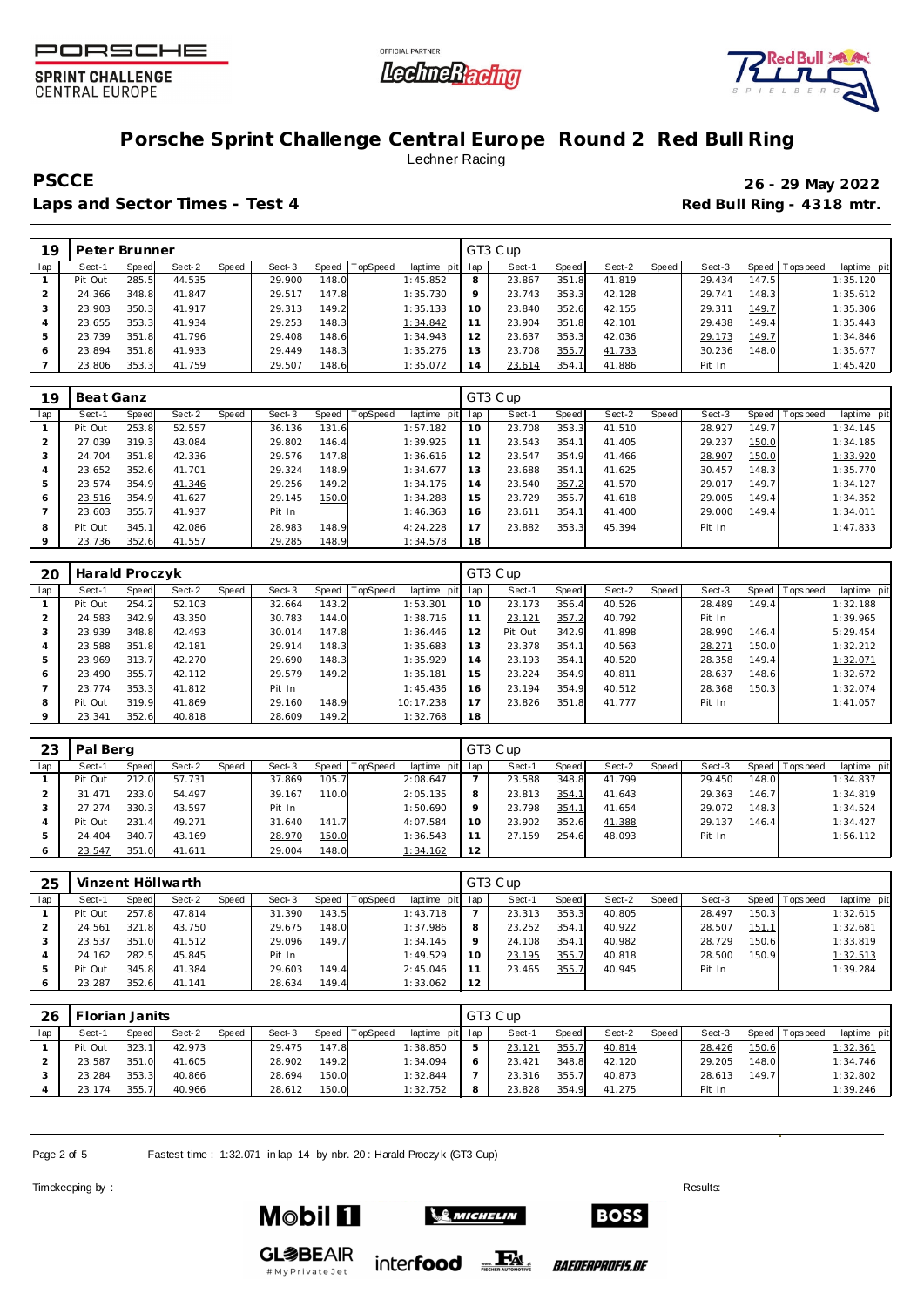





## **Porsche Sprint Challenge Central Europe Round 2 Red Bull Ring** Lechner Racing

**PSCCE 26 - 29 May 2022**

Laps and Sector Times - Test 4 *Red Bull Ring - 4318 mtr.* **Red Bull Ring - 4318 mtr.** 

| 28             | Freddy Kremer |       |        |       |        |       |                |             |                | GT3 Cup |       |        |       |        |       |                |            |  |
|----------------|---------------|-------|--------|-------|--------|-------|----------------|-------------|----------------|---------|-------|--------|-------|--------|-------|----------------|------------|--|
| lap            | Sect-1        | Speed | Sect-2 | Speed | Sect-3 |       | Speed TopSpeed | laptime pit | lap            | Sect-1  | Speed | Sect-2 | Speed | Sect-3 |       | Speed Topspeed | laptime pi |  |
|                | Pit Out       | 246.1 | 52.103 |       | 35.386 | 132.0 |                | 1:58.305    | 5              | 25.020  | 337.2 | 44.635 |       | 32.573 | 137.0 |                | 1:42.228   |  |
| $\overline{2}$ | 26.365        | 295.9 | 46.704 |       | 32.150 | 142.4 |                | 1:45.219    | 6              | 24.380  | 351.8 | 42.881 |       | 30.354 | 144.8 |                | 1:37.615   |  |
| 3              | 24.992        | 339.3 | 43.674 |       | Pit In |       |                | 1:53.676    | $\overline{ }$ | 24.439  | 292.2 | 48.058 |       | Pit In |       |                | 1:51.714   |  |
| 4              | Pit Out       | 311.9 | 45.011 |       | 31.807 | 136.8 |                | 4:46.904    | 8              |         |       |        |       |        |       |                |            |  |

| 32  | Karol Kret |       |        |       |        |       |          |                 |         | GT3 Cup 991.2 |       |        |         |        |       |                   |             |
|-----|------------|-------|--------|-------|--------|-------|----------|-----------------|---------|---------------|-------|--------|---------|--------|-------|-------------------|-------------|
| lap | Sect-1     | Speed | Sect-2 | Speed | Sect-3 | Speed | TopSpeed | laptime pit lap |         | Sect-1        | Speed | Sect-2 | Speed ' | Sect-3 |       | Speed   Tops peed | laptime pit |
|     | Pit Out    | 250.3 | 56.395 |       | 36.956 | 139.9 |          | 2:04.512        | $\circ$ | 23.687        | 355.7 | 42.032 |         | 29.550 | 149.4 |                   | 1:35.269    |
|     | 26.359     | 327.0 | 52.384 |       | 31.177 | 144.0 |          | 1:49.920        | 10      | 23.639        | 357.2 | 41.597 |         | 29.458 | 150.3 |                   | 1:34.694    |
|     | 24.546     | 348.0 | 43.376 |       | 30.142 | 146.7 |          | 1:38.064        | 11      | 23.427        | 358.8 | 41.535 |         | 29.146 | 150.0 |                   | 1:34.108    |
|     | 23.992     | 351.8 | 42.670 |       | 30.021 | 147.5 |          | 1:36.683        | 12      | 23.418        | 359.6 | 41.616 |         | 29.443 | 150.0 |                   | 1:34.477    |
|     | 25.946     | 349.5 | 46.083 |       | 30.033 | 148.3 |          | 1:42.062        | 13      | 23.885        | 350.3 | 42.234 |         | 29.550 | 149.7 |                   | 1:35.669    |
| 6   | 23.744     | 354.1 | 41.967 |       | 29.808 | 148.3 |          | 1:35.519        | 14      | 23.651        | 348.8 | 41.627 |         | 29.240 | 149.4 |                   | 1:34.518    |
|     | 24.919     | 335.8 | 42.024 |       | 29.578 | 148.9 |          | 1:36.521        | 15      | 23.684        | 356.4 | 41.779 |         | Pit In |       |                   | 1:46.397    |
|     | 23.665     | 357.2 | 42.064 |       | 29.539 | 149.4 |          | 1:35.268        | 16      |               |       |        |         |        |       |                   |             |

| 38  | Stefan Rehkopf |       |        |       |        |       |          |             |     | GT3 Cup 991.2 |       |        |       |        |       |                   |             |
|-----|----------------|-------|--------|-------|--------|-------|----------|-------------|-----|---------------|-------|--------|-------|--------|-------|-------------------|-------------|
| lap | Sect-1         | Speed | Sect-2 | Speed | Sect-3 | Speed | TopSpeed | laptime pit | lap | Sect-1        | Speed | Sect-2 | Speed | Sect-3 |       | Speed   Tops peed | laptime pit |
|     | Pit Out        | 219.2 | 50.561 |       | 31.466 | 145.3 |          | 1:50.624    | 10  | 23.255        | 355.7 | 41.243 |       | 29.265 | 150.9 |                   | 1:33.763    |
|     | 23.778         | 352.6 | 41.927 |       | 29.152 | 148.9 |          | 1:34.857    | 11  | 23.273        | 358.0 | 41.112 |       | 29.134 | 149.4 |                   | 1:33.519    |
|     | 23.269         | 355.7 | 41.149 |       | 29.138 | 148.6 |          | 1:33.556    | 12  | 23.166        | 358.0 | 40.971 |       | 29.173 | 150.0 |                   | 1:33.310    |
|     | 23.171         | 357.2 | 41.245 |       | 29.057 | 148.3 |          | 1:33.473    | 13  | 23.165        | 359.6 | 41.183 |       | 29.061 | 148.9 |                   | 1:33.409    |
| 5   | 23.253         | 355.7 | 41.060 |       | 29.359 | 148.6 |          | 1:33.672    | 14  | 23.232        | 360.4 | 41.155 |       | 29.130 | 149.7 |                   | 1:33.517    |
| 6   | 23.336         | 356.4 | 41.009 |       | 28.970 | 148.6 |          | 1:33.315    | 15  | 23.117        | 357.2 | 40.975 |       | 29.150 | 148.9 |                   | 1:33.242    |
|     | 23.250         | 356.4 | 40.955 |       | 28.922 | 149.7 |          | 1:33.127    | 16  | 23.260        | 358.0 | 41.302 |       | 29.158 | 149.4 |                   | 1:33.720    |
| 8   | 23.674         | 354.9 | 40.774 |       | 29.037 | 148.3 |          | 1:33.485    | 17  | 23.251        | 354.1 | 41.225 |       | Pit In |       |                   | 1:44.442    |
|     | 23.243         | 358.8 | 41.341 |       | 29.530 | 148.9 |          | 1:34.114    | 18  |               |       |        |       |        |       |                   |             |

| 47  | Günter Höge |       |        |       |        |       |          |             |     | GT4 Clubsport |       |        |       |        |       |                |             |
|-----|-------------|-------|--------|-------|--------|-------|----------|-------------|-----|---------------|-------|--------|-------|--------|-------|----------------|-------------|
| lap | Sect-1      | Speed | Sect-2 | Speed | Sect-3 | Speed | TopSpeed | laptime pit | lap | Sect-1        | Speed | Sect-2 | Speed | Sect-3 |       | Speed Topspeed | laptime pit |
|     | Pit Out     | 258.7 | 55.954 |       | 36.591 | 128.4 |          | 2:00.945    | 8   | 26.177        | 321.8 | 44.671 |       | 32.249 | 133.6 |                | 1:43.097    |
|     | 27.703      | 309.5 | 47.326 |       | 34.448 | 131.6 |          | 1:49.477    | 9   | 26.383        | 319.3 | 45.403 |       | 32.500 | 134.5 |                | 1:44.286    |
|     | 26.418      | 319.3 | 46.173 |       | 32.963 | 130.7 |          | 1:45.554    | 10  | 26.239        | 322.4 | 44.868 |       | 32.083 | 135.2 |                | 1:43.190    |
|     | 26.470      | 317.4 | 47.782 |       | Pit In |       |          | 1:56.131    |     | 26.911        | 319.3 | 46.118 |       | 32.135 | 134.9 |                | 1:45.164    |
| 5   | Pit Out     | 279.6 | 46.171 |       | 32.528 | 134.0 |          | 2:34.654    | 12  | 26.909        | 291.7 | 45.444 |       | 32.084 | 134.0 |                | 1:44.437    |
| 6   | 25.788      | 322.4 | 44.976 |       | 32.815 | 127.5 |          | 1:43.579    | 13  | 27.035        | 308.9 | 45.408 |       | Pit In |       |                | 1:54.348    |
|     | 26.601      | 320.5 | 45.389 |       | 32.004 | 132.4 |          | 1:43.994    | 14  |               |       |        |       |        |       |                |             |

| 47  | Stefano Höge |       |        |       |        |       |          |             |         | GT4 Clubsport |       |        |       |        |       |                 |             |
|-----|--------------|-------|--------|-------|--------|-------|----------|-------------|---------|---------------|-------|--------|-------|--------|-------|-----------------|-------------|
| lap | Sect-1       | Speed | Sect-2 | Speed | Sect-3 | Speed | TopSpeed | laptime pit | lap     | Sect-1        | Speed | Sect-2 | Speed | Sect-3 |       | Speed Tops peed | laptime pit |
|     | Pit Out      | 319.9 | 45.419 |       | 31.685 | 136.8 |          | 1:41.780    | $\circ$ | 25.421        | 322.4 | 44.089 |       | 30.888 | 138.2 |                 | 1:40.398    |
|     | 25.738       | 323.7 | 45.073 |       | 32.627 | 136.1 |          | 1:43.438    | 10      | 25.494        | 321.1 | 44.039 |       | 31.149 | 138.0 |                 | 1:40.682    |
|     | 25.936       | 321.1 | 44.357 |       | 30.899 | 138.0 |          | 1:41.192    |         | 26.676        | 323.7 | 43.899 |       | 30.904 | 137.0 |                 | 1:41.479    |
| 4   | 25.081       | 323.7 | 44.564 |       | 31.203 | 137.5 |          | 1:40.848    | 12      | 25.749        | 322.4 | 44.396 |       | 30.914 | 138.5 |                 | 1:41.059    |
| 5   | 25.371       | 322.4 | 44.085 |       | 30.808 | 137.7 |          | 1:40.264    | 13      | 25.494        | 324.4 | 44.376 |       | 30.811 | 137.5 |                 | 1:40.681    |
| 6   | 24.822       | 325.7 | 43.970 |       | 30.773 | 138.0 |          | 1:39.565    | 14      | 25.370        | 325.7 | 44.381 |       | 31.174 | 137.5 |                 | 1:40.925    |
|     | 25.544       | 322.4 | 44.615 |       | Pit In |       |          | 1:49.104    | 15      | 25.615        | 325.0 | 47.057 |       | Pit In |       |                 | 1:52.874    |
| 8   | Pit Out      | 321.1 | 44.545 |       | 31.177 | 138.2 |          | 2:57.489    | 16      |               |       |        |       |        |       |                 |             |

| 48  | Volker Sigwarth |       |        |       |        |       |          |                |     | GT3 Cup |       |        |       |        |       |                |             |
|-----|-----------------|-------|--------|-------|--------|-------|----------|----------------|-----|---------|-------|--------|-------|--------|-------|----------------|-------------|
| lap | Sect-1          | Speed | Sect-2 | Speed | Sect-3 | Speed | TopSpeed | laptime<br>pit | lap | Sect-1  | Speed | Sect-2 | Speed | Sect-3 |       | Speed Topspeed | laptime pit |
|     | Pit Out         | 314.3 | 44.847 |       | 31.462 | 141.9 |          | 1:43.428       | 15  | 24.580  | 343.6 | 42.391 |       | 30.825 | 146.9 |                | 1:37.796    |
|     | 24.457          | 344.3 | 43.008 |       | 31.018 | 145.9 |          | 1:38.483       | 16  | 23.929  | 352.6 | 42.370 |       | 30.207 | 146.7 |                | 1:36.506    |
| 3   | 23.935          | 348.0 | 42.587 |       | 30.132 | 147.5 |          | 1:36.654       | 17  | 25.016  | 347.3 | 41.817 |       | 29.965 | 148.0 |                | 1:36.798    |
| 4   | 24.196          | 347.3 | 42.551 |       | 30.688 | 147.2 |          | 1:37.435       | 18  | 27.038  | 340.0 | 41.954 |       | 29.775 | 148.9 |                | 1:38.767    |
| 5   | 23.803          | 351.0 | 43.299 |       | 32.891 | 146.1 |          | 1:39.993       | 19  | 23.946  | 335.1 | 42.505 |       | Pit In |       |                | 1:45.792    |
| O   | 24.015          | 351.0 | 42.523 |       | Pit In |       |          | 1:47.258       | 20  | Pit Out | 331.0 | 42.742 |       | 30.082 | 147.2 |                | 6:01.954    |
|     | Pit Out         | 340.7 | 42.638 |       | 30.144 | 147.8 |          | 3:32.308       | 21  | 23.909  | 340.0 | 43.741 |       | 29.702 | 148.6 |                | 1:37.352    |
| 8   | 23.673          | 353.3 | 41.923 |       | 29.747 | 148.9 |          | 1:35.343       | 22  | 23.926  | 349.5 | 42.178 |       | 30.252 | 146.4 |                | 1:36.356    |

Page 3 of 5 Fastest time : 1:32.071 in lap 14 by nbr. 20 : Harald Proczy k (GT3 Cup)

Timekeeping by : Results:  $\blacksquare$ 



**GL参BEAIR** 

#MyPrivateJet



inter**food** EX

*BAEDERPROFIS.DE* 

**BOSS**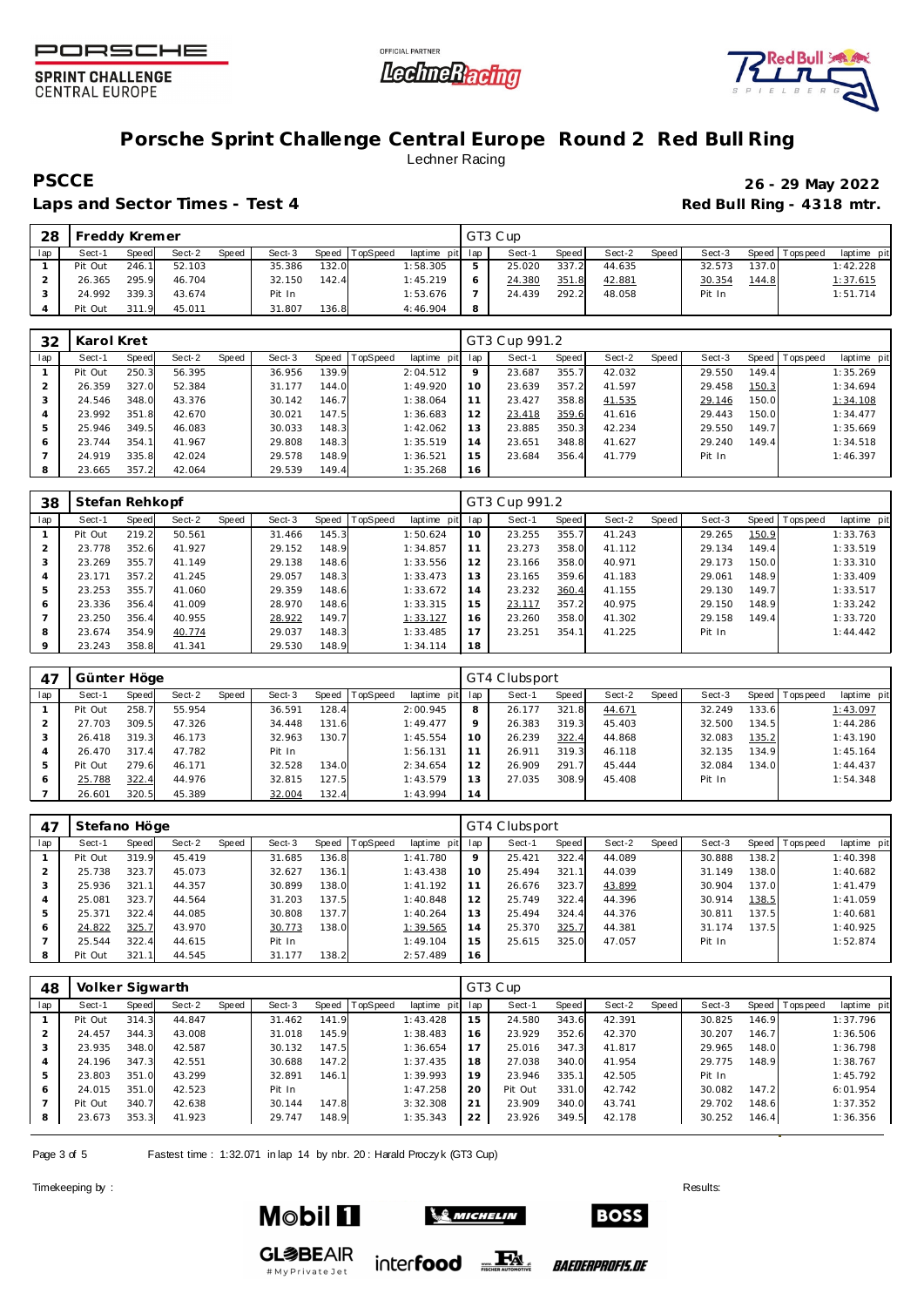





## **Porsche Sprint Challenge Central Europe Round 2 Red Bull Ring** Lechner Racing

### Laps and Sector Times - Test 4 **Red Bull Ring - 4318 mtr. Red Bull Ring - 4318 mtr.**

## **PSCCE 26 - 29 May 2022**

|    | 24.164 | 351.8 | 43.789 | 30.282 | 147.5 | 1:38.235 | 23 | 23.917 | 351.8 | 42.389 | 30.037 | 148.0 | 1:36.343 |
|----|--------|-------|--------|--------|-------|----------|----|--------|-------|--------|--------|-------|----------|
| 10 | 23.773 | 354.1 | 42.631 | 31.227 | 145.3 | 1:37.631 | 24 | 23.612 | 353.3 | 43.282 | 29.668 | 148.6 | 1:36.562 |
|    | 23.998 | 354.1 | 41.999 | 29.883 | 148.3 | 1:35.880 | 25 | 23.663 | 353.3 | 41.570 | 29.572 | 149.4 | 1:34.805 |
| 12 | 23.698 | 356.4 | 42.058 | 30.132 | 145.9 | 1:35.888 | 26 | 23.553 | 349.5 | 41.825 | 30.416 | 147.2 | 1:35.794 |
| 13 | 23.713 | 352.6 | 41.853 | 30.054 | 147.8 | 1:35.620 | 27 | 23.645 | 354.1 | 42.308 | 29.856 | 148.9 | 1:35.809 |
| 14 | 24.948 | 349.5 | 44.111 | 30.205 | 148.0 | 1:39.264 | 28 | 23.881 | 353.3 | 42.771 | 29.770 | 148.9 | 1:36.422 |

| 56  |         |              | Günter Benninger |       |        |       |                |                 |   | GT3 Cup |       |        |       |        |       |                 |             |
|-----|---------|--------------|------------------|-------|--------|-------|----------------|-----------------|---|---------|-------|--------|-------|--------|-------|-----------------|-------------|
| lap | Sect-1  | <b>Speed</b> | Sect-2           | Speed | Sect-3 |       | Speed TopSpeed | laptime pit lap |   | Sect-1  | Speed | Sect-2 | Speed | Sect-3 |       | Speed Tops peed | laptime pit |
|     | Pit Out | 258.7        | 53.135           |       | 37.438 | 139.2 |                | 1:59.129        |   | 24.162  | 346.5 | 43.184 |       | 30.133 | 146.7 |                 | 1:37.479    |
|     | 24.912  | 339.3        | 45.553           |       | 31.679 | 141.9 |                | 1:42.144        |   | 25.681  | 339.3 | 44.107 |       | 30.767 | 145.1 |                 | 1:40.555    |
|     | 24.809  | 325.0        | 45.140           |       | 31.334 | 143.7 |                | 1:41.283        |   | 24.068  | 347.3 | 43.533 |       | Pit In |       |                 | 1:50.017    |
|     | 24.445  | 345.1        | 43.391           |       | 30.489 | 145.3 |                | 1:38.325        | 8 |         |       |        |       |        |       |                 |             |

| 63  | eo Willert |       |        |       |        |           |                 |             |     | GT3 Cup |       |        |       |        |       |                               |
|-----|------------|-------|--------|-------|--------|-----------|-----------------|-------------|-----|---------|-------|--------|-------|--------|-------|-------------------------------|
| lap | Sect-1     | Speed | Sect-2 | Speed | Sect-3 | Speed   T | <b>TopSpeed</b> | laptime pit | lap | Sect-1  | Speed | Sect-2 | Speed | Sect-3 |       | Speed Topspeed<br>laptime pit |
|     | Pit Out    | 233.7 | 51.699 |       | 32.792 | 119.3     |                 | 1:59.198    | 10  | Pit Out | 218.9 | 52.433 |       | 29.581 | 146.1 | 24:38.128                     |
|     | 29.524     | 311.3 | 42.906 |       | 29.418 | 148.6     |                 | 1:41.848    |     | 23.754  | 348.0 | 41.698 |       | 29.256 | 148.3 | 1:34.708                      |
|     | 23.534     | 351.0 | 42.340 |       | 29.565 | 145.3     |                 | 1:35.439    | 12  | 23.477  | 351.8 | 41.626 |       | 29.598 | 142.2 | 1:34.701                      |
|     | 23.591     | 350.3 | 41.465 |       | 29.733 | 148.3     |                 | 1:34.789    | 13  | 23.717  | 351.0 | 41.176 |       | 29.326 | 148.9 | 1:34.219                      |
|     | 23.511     | 351.8 | 42.365 |       | 29.478 | 147.5     |                 | 1:35.354    | 14  | 25.463  | 289.6 | 46.710 |       | 29.509 | 147.2 | 1:41.682                      |
| 6   | 23.592     | 352.6 | 41.005 |       | 29.262 | 147.2     |                 | 1:33.859    | 15  | 23.557  | 351.0 | 41.329 |       | 28.885 | 148.3 | 1:33.771                      |
|     | 23.365     | 349.5 | 40.992 |       | 29.307 | 148.6     |                 | 1:33.664    | 16  | 23.567  | 353.3 | 41.213 |       | 30.151 | 141.7 | 1:34.931                      |
| 8   | 23.314     | 353.3 | 41.770 |       | 29.482 | 145.6     |                 | 1:34.566    |     | 23.637  | 354.9 | 41.365 |       | 29.229 | 145.3 | 1:34.231                      |
|     | 26.520     | 285.0 | 46.444 |       | Pit In |           |                 | 1:57.666    | 18  |         |       |        |       |        |       |                               |

| 64  |         | Tomasz Lach |        |       |        |       |                 |             |     | GT4 Clubsport |       |        |       |        |       |            |             |
|-----|---------|-------------|--------|-------|--------|-------|-----------------|-------------|-----|---------------|-------|--------|-------|--------|-------|------------|-------------|
| lap | Sect-1  | Speed       | Sect-2 | Speed | Sect-3 | Speed | <b>TopSpeed</b> | laptime pit | lap | Sect-1        | Speed | Sect-2 | Speed | Sect-3 | Speed | T ops peed | laptime pit |
|     | Pit Out | 283.5       | 47.619 |       | 32.161 | 133.1 |                 | 1:46.225    | 9   | 25.207        | 323.7 | 43.931 |       | 32.168 | 90.0  |            | 1:41.306    |
|     | 27.185  | 313.1       | 45.106 |       | 31.287 | 135.8 |                 | 1:43.578    | 10  | 29.344        | 318.6 | 45.976 |       | Pit In |       |            | 1:50.819    |
| 3   | 25.894  | 318.6       | 44.873 |       | 30.650 | 138.0 |                 | 1: 41.417   |     | Pit Out       | 310.7 | 44.522 |       | 31.255 | 136.8 |            | 23:19.766   |
| 4   | 25.313  | 320.5       | 43.733 |       | 30.598 | 137.7 |                 | 1:39.644    | 12  | 25.651        | 315.5 | 44.216 |       | 30.931 | 138.5 |            | 1:40.798    |
| 5   | 25.592  | 317.4       | 44.732 |       | 31.187 | 134.7 |                 | 1:41.511    | 13  | 25.253        | 321.1 | 44.109 |       | 30.752 | 136.1 |            | 1:40.114    |
| 6   | 25.787  | 318.0       | 44.007 |       | Pit In |       |                 | 1:45.238    | 4   | 25.163        | 320.5 | 43.992 |       | 30.973 | 135.8 |            | 1:40.128    |
|     | Pit Out | 291.7       | 44.305 |       | 30.431 | 138.2 |                 | 3:32.142    | 15  | 25.365        | 321.1 | 45.443 |       | 32.805 | 137.5 |            | 1:43.613    |
| 8   | 25.255  | 319.9       | 43.804 |       | 31.633 | 137.7 |                 | 1:40.692    | 16  | 26.015        | 263.7 | 47.430 |       | 31.033 | 135.8 |            | 1:44.478    |

| 64  | Maciej Walenda |       |        |       |        |       |          |             |     | GT4 Clubsport |       |        |         |        |       |                 |             |
|-----|----------------|-------|--------|-------|--------|-------|----------|-------------|-----|---------------|-------|--------|---------|--------|-------|-----------------|-------------|
| lap | Sect-′         | Speed | Sect-2 | Speed | Sect-3 | Speed | TopSpeed | laptime pit | lap | Sect-1        | Speed | Sect-2 | Speed I | Sect-3 |       | Speed Tops peed | laptime pit |
|     | Pit Out        | 307.7 | 44.750 |       | 31.602 | 134.7 |          | 1:45.068    |     | 25.976        | 317.4 | 44.996 |         | Pit In |       |                 | 1:49.620    |
|     | 25.565         | 322.4 | 44.106 |       | 32.725 | 134.0 |          | 1:42.396    |     | Pit Out       | 308.9 | 44.745 |         | 31.103 | 137.7 |                 | 4:24.228    |
|     | 25.921         | 319.3 | 44.367 |       | 31.265 | 133.8 |          | 1:41.553    |     | 25.409        | 319.9 | 44.352 |         | 30.876 | 134.5 |                 | 1:40.637    |
|     | 25.554         | 319.9 | 44.364 |       | 30.608 | 137.7 |          | 1:40.526    |     | 26.105        | 316.1 | 44.443 |         | Pit In |       |                 | 1:49.059    |

| 69  |         |       | Lennart Marioneck |       |        |       |         |             |     | GT4 Clubsport |       |        |       |        |       |           |             |
|-----|---------|-------|-------------------|-------|--------|-------|---------|-------------|-----|---------------|-------|--------|-------|--------|-------|-----------|-------------|
| lap | Sect-1  | Speed | Sect-2            | Speed | Sect-3 | Speed | opSpeed | laptime pit | lap | Sect-1        | Speed | Sect-2 | Speed | Sect-3 | Speed | Tops peed | laptime pit |
|     | Pit Out | 262.0 | 53.415            |       | 36.757 | 99.6  |         | 1:58.539    | 15  | 25.690        | 312.5 | 45.185 |       | Pit In |       |           | 1:45.329    |
| 2   | 29.480  | 300.3 | 51.331            |       | 35.474 | 103.0 |         | 1:56.285    | 16  | Pit Out       | 269.9 | 45.954 |       | 31.123 | 137.0 |           | 4:00.798    |
| 3   | 31.656  | 192.2 | 54.585            |       | 32.189 | 137.3 |         | 1:58.430    | 17  | 25.302        | 322.4 | 44.384 |       | 30.942 | 137.7 |           | 1:40.628    |
| 4   | 25.359  | 322.4 | 44.100            |       | 30.753 | 137.0 |         | 1:40.212    | 18  | 25.687        | 320.5 | 44.614 |       | 31.108 | 137.0 |           | 1: 41.409   |
| 5   | 25.198  | 324.4 | 43.783            |       | 30.613 | 137.3 |         | 1:39.594    | 19  | 25.941        | 321.8 | 44.732 |       | 31.085 | 136.6 |           | 1:41.758    |
| 6   | 27.814  | 279.1 | 49.169            |       | Pit In |       |         | 1:56.294    | 20  | 26.072        | 321.8 | 48.193 |       | 31.602 | 137.3 |           | 1:45.867    |
|     | Pit Out | 212.3 | 57.489            |       | 38.054 | 132.0 |         | 3:20.958    | 21  | 25.480        | 322.4 | 44.588 |       | 31.052 | 137.0 |           | 1:41.120    |
| 8   | 26.262  | 295.4 | 45.520            |       | 31.882 | 137.3 |         | 1:43.664    | 22  | 25.351        | 322.4 | 44.568 |       | 31.751 | 137.0 |           | 1:41.670    |
| 9   | 26.637  | 323.7 | 44.592            |       | 31.861 | 134.9 |         | 1:43.090    | 23  | 25.551        | 321.1 | 44.456 |       | 30.714 | 137.5 |           | 1:40.721    |
| 10  | 26.250  | 313.7 | 45.530            |       | 35.915 | 137.5 |         | 1:47.695    | 24  | 25.406        | 321.8 | 44.046 |       | 30.801 | 136.8 |           | 1:40.253    |
| 11  | 25.135  | 323.7 | 43.670            |       | 30.821 | 137.5 |         | 1:39.626    | 25  | 25.444        | 322.4 | 44.274 |       | 30.732 | 137.0 |           | 1:40.450    |
| 12  | 25.829  | 323.1 | 44.015            |       | 30.636 | 137.0 |         | 1:40.480    | 26  | 25.314        | 321.8 | 44.304 |       | 30.892 | 137.7 |           | 1:40.510    |
| 13  | 25.247  | 324.4 | 43.691            |       | 30.643 | 136.3 |         | 1:39.581    | 27  | 25.398        | 321.8 | 44.308 |       | 31.023 | 137.0 |           | 1:40.729    |
| 14  | 25.297  | 322.4 | 43.667            |       | 30.451 | 137.0 |         | 1:39.415    | 28  | 26.878        | 257.4 | 48.397 |       | Pit In |       |           | 1:54.842    |

Page 4 of 5 Fastest time : 1:32.071 in lap 14 by nbr. 20 : Harald Proczy k (GT3 Cup)

#MyPrivateJet

Timekeeping by : Results:  $\blacksquare$ 



**BOSS** 

*BAEDERPROFIS.DE*